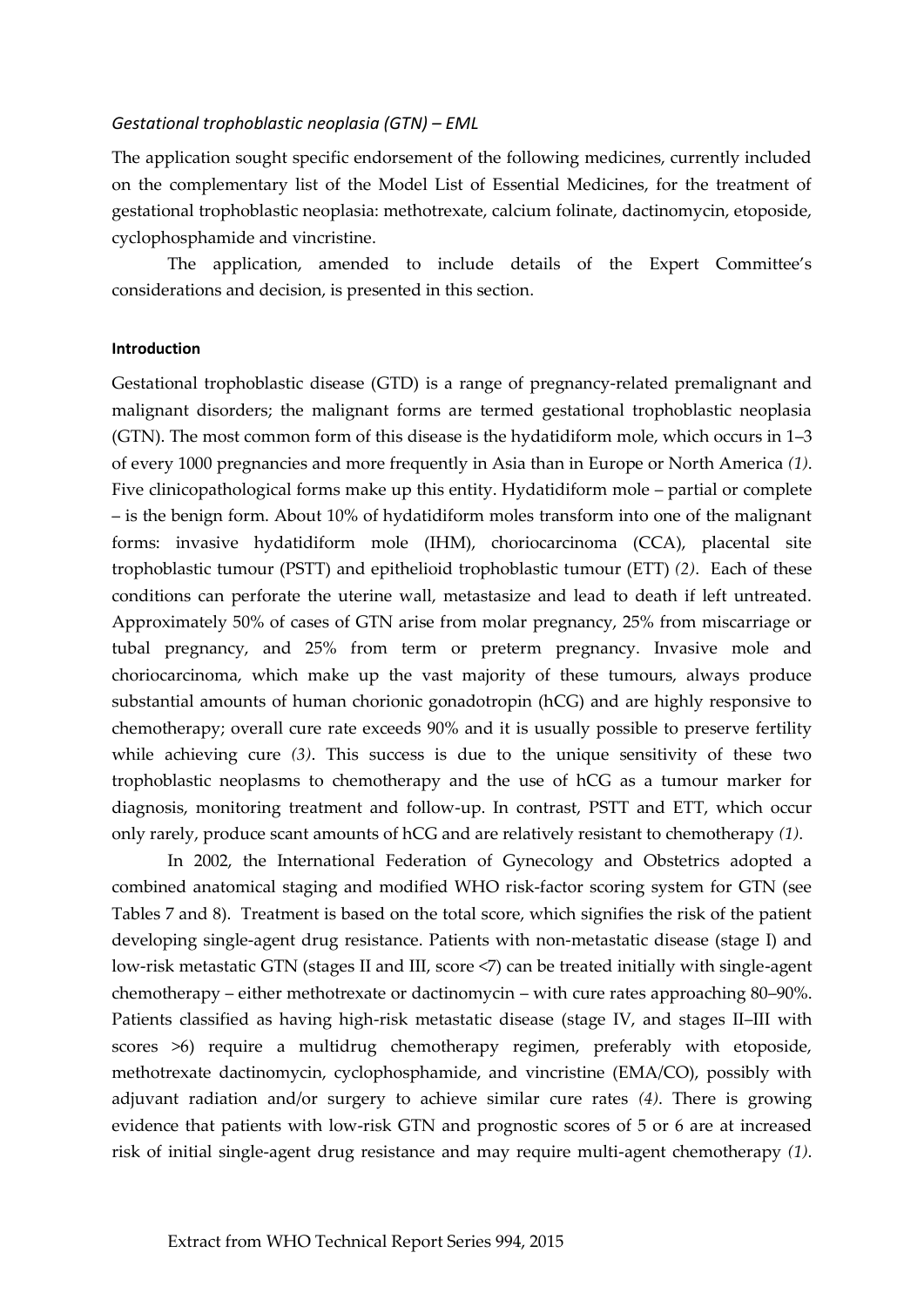The use of the FIGO staging/scoring system has become the accepted basis for determining the optimal initial therapy, achieving the best outcome with the least morbidity.

| 1.1  |   |                                                                          |  |  |
|------|---|--------------------------------------------------------------------------|--|--|
|      | S | Organ involvement                                                        |  |  |
| tage |   |                                                                          |  |  |
|      |   | Disease localized to uterus                                              |  |  |
|      | Ш | Disease localized to the pelvis and adnexa                               |  |  |
|      | Ш | Pulmonary metastases                                                     |  |  |
|      |   |                                                                          |  |  |
|      |   | Distant organ involvement (liver, brain, kidney, gastrointestinal tract, |  |  |
|      |   | spleen, etc.)                                                            |  |  |

# Table 7 **FIGO staging of GTN**

# Table 8 **Modified WHO prognostic scoring system**

| <b>Prognostic factor</b>                         |                 | <b>Score</b>               |                    |                      |                 |          |
|--------------------------------------------------|-----------------|----------------------------|--------------------|----------------------|-----------------|----------|
|                                                  |                 | $\mathbf 0$                | 1                  | $\overline{2}$       |                 | 4        |
| Age (years)                                      | 40              | $\prec$                    | $\geq 40$          |                      |                 |          |
| Antecedent pregnancy                             | ole             | $\mathsf{N}$<br>tion       | Abor               | Term                 |                 |          |
| months<br>index<br>Interval<br>from<br>pregnancy | 4               | $\lt$                      | $4 - 6$            | $7 - 12$             | 12              | $\geq$   |
| Pretreatment serum hCG (IU/L)                    | 10 <sup>3</sup> | $\prec$<br>10 <sup>4</sup> | $10^3 -$           | $10^4 - 10^5$        | 10 <sup>5</sup> | $\geq$   |
| Largest tumour size (including<br>uterus)        | 3               | $\prec$<br>cm              | $3 - 4$            | $\geq$ 5 cm          |                 |          |
| Site of metastases                               | ung             |                            | Sple<br>en, kidney | Gastroint<br>estinal | iver,<br>brain  | L        |
| Number of metastases                             |                 |                            | $1 - 4$            | $5 - 8$              | 8               | $\rm{>}$ |
| Previous failed chemotherapy                     |                 |                            |                    | Single<br>drug       | 2 drugs         | $\geq$   |

**Public health relevance**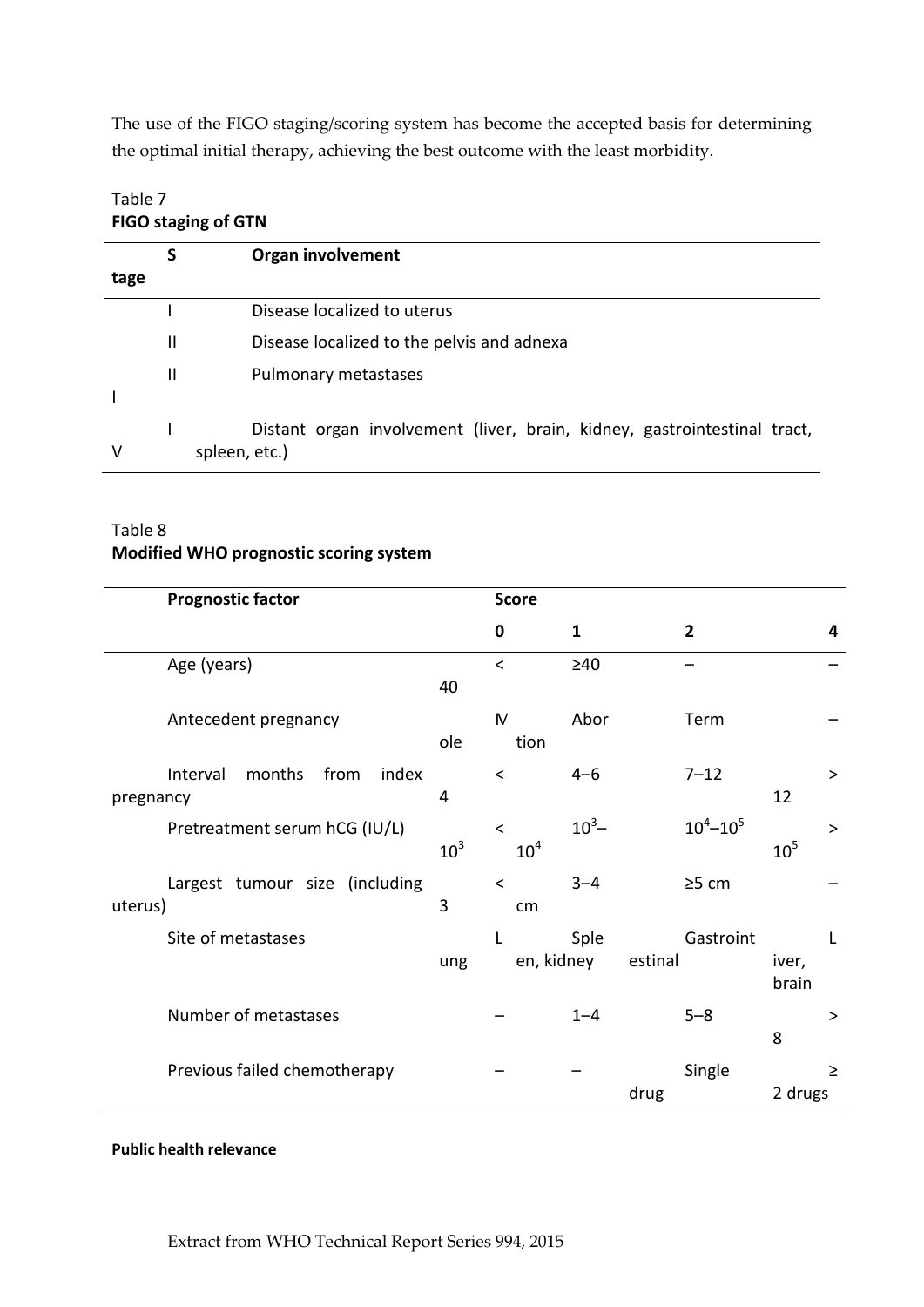Global epidemiological data pertaining to gestational trophoblastic neoplasia are limited. Epidemiological characteristics of GTD and GTN are difficult to determine because of the rarity of the conditions, the inconsistencies in case definitions, and the lack of centralized databases *(5)*.

Certain studies have shown a higher incidence of GTD in Asia than in North America or Europe. In the United Kingdom, all patients are included on a national register, with central pathology review; the incidence of partial and complete hydatidiform mole is around 4 per 1000 pregnancies and GTN is diagnosed in 15% of patients with complete hydatidiform mole and 0.5–1% with partial hydatidiform mole *(1)*. A review published in the American Journal of Obstetrics and Gynecology in 2010 indicates that choriocarcinoma, a subset of GTN, affects 1 in 40 000 pregnancies in Europe and North America compared with 9.2 in 40 000 pregnancies in south-east Asia and Japan *(5)*. A seminar in *The Lancet* in 2010 estimated CCA to occur in 1 in 50 000 deliveries in the United Kingdom *(1).* The same seminar found that placental-site trophoblastic tumour accounted for about 0.2% of cases of gestational trophoblastic disease in the United Kingdom in 2010.

### **Requirements for diagnosis, treatment, and monitoring**

### *Diagnostics*

- Pathology laboratory analysis of surgically excised specimens.
- Clinical laboratory facilities to perform the routine haematological and chemical analyses required for monitoring the effects of chemotherapy.
- Facilities for performing radioimmunoassay of hCG which serves as a tumour marker for GTN. The measurement of hCG requires trained technicians and a laboratory with automated equipment and reagents designed for radioimmunoassay procedures. The serial quantitative measurement of hCG is essential for diagnosis, monitoring the efficacy of treatment, and follow-up of patients with GTN. After evacuation of a molar pregnancy, hCG levels usually become undetectable within 8– 10 weeks (compared with 3–6 weeks after normal delivery or miscarriage). Persistence of hCG levels indicates local or metastatic disease, which allows for early detection and timely intervention. During treatment, hCG response is used as a guide for deciding whether to continue treatment with a particular agent or switch to another. After treatment, hCG monitoring allows identification of patients who relapse and require additional therapy.

### *Testing*

Once it is determined that a patient has an elevated and rising hCG level, a thorough evaluation is required to determine the extent of disease, including blood tests to assess renal and hepatic function, peripheral blood counts, and baseline serum hCG levels. A speculum examination should be performed to identify vaginal metastases, which may cause heavy bleeding. Radiological evaluation should include a pelvic ultrasound, both to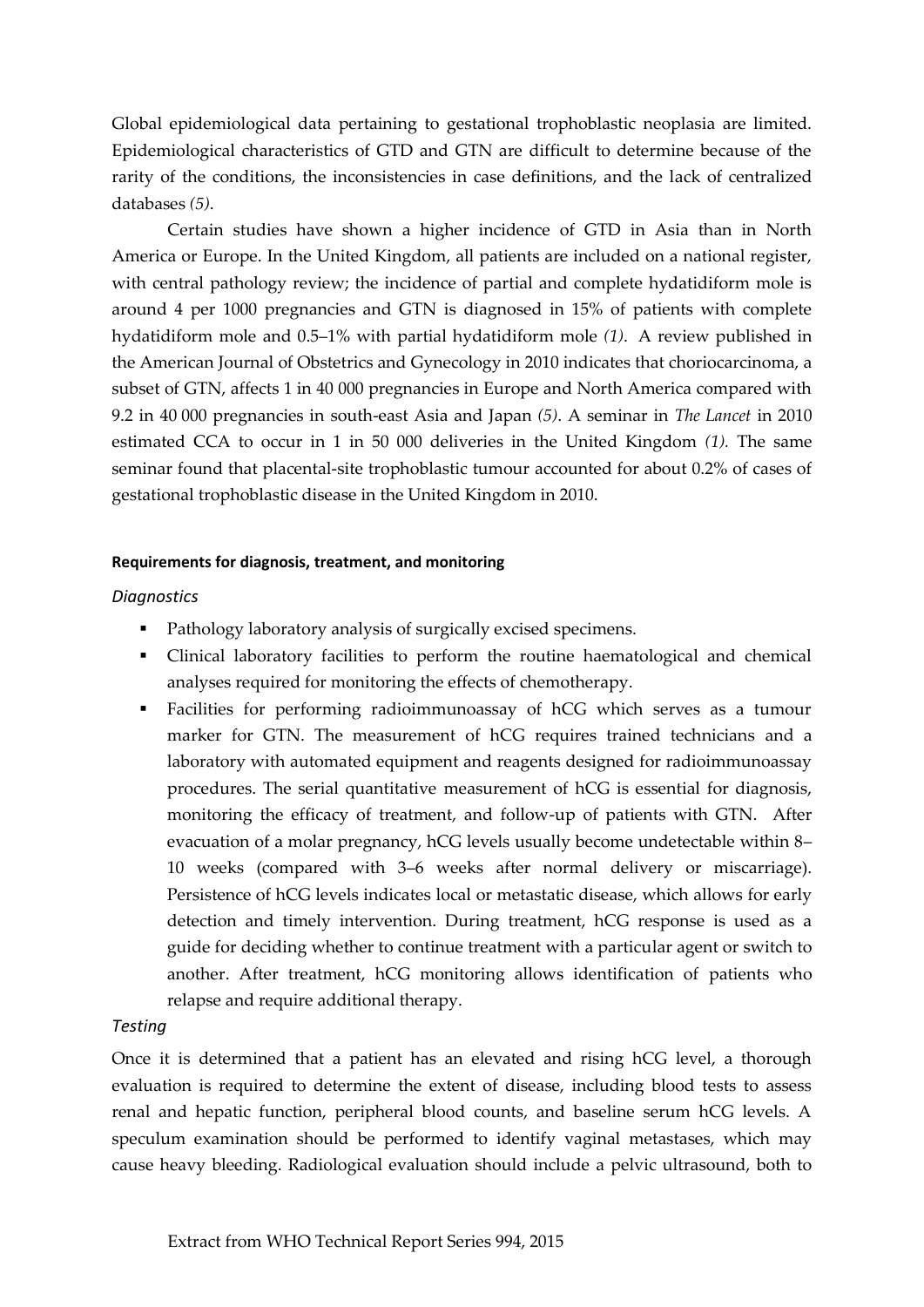look for retained trophoblastic tissue and to evaluate local spread. Chest imaging is also required as the lungs are the most common site of metastases. In the absence of pulmonary and vaginal involvement, brain and liver metastases are rare and further radiological testing may not be needed. However, magnetic resonance imaging of the brain with contrast is important in women with metastases and in all patients with a pathological diagnosis of CCA. It is usually not recommended to obtain a histological diagnosis because of the high vascularity of the tumour and the risk of haemorrhage.

# *Administration and care of patients*

Administration of chemotherapy requires intravenous infusion capacity, and the patient must have regular access to clinical care. Methotrexate can be administered either intramuscularly or intravenously. Dactinomycin is a vesicant and requires careful administration through a freely running infusion. All other chemotherapeutic agents are also administered intravenously. Antiemetics and intravenous hydration should accompany the administration of most agents.

Monitoring requires that clinicians have access to laboratory facilities, as well as the ability to recognize and address potential toxicities caused by the treatment itself, including but not limited to bone marrow suppression, infection, allergic reactions, and gastrointestinal toxicity.

# *hCG follow-up and relapse*

All patients with GTN are followed with weekly hCG values until levels are undetectable for 3 consecutive weeks, and then monthly until undetectable for 12 months. The use of effective contraception must be encouraged during the entire period of monitoring. Relapse rates range from 3% to 9% percent for stages I to IV and the mean time to recurrence from the last non-detectable hCG level is 6 months *(4)*.

# *Subsequent pregnancy after treatment for GTN*

Patients who have been successfully treated for GTN with chemotherapy can expect normal future reproductive function with no increased risk of congenital anomalies *(4)*.

# *Psychosocial issues*

Women with GTN can experience significant mood disturbance, marital and sexual problems, and concerns about future fertility. They may therefore need emotional support and counselling during and after treatment.

# **Overview of regimens**

# *Standard regimens*

**Single-agent regimens for low-risk gestational trophoblastic neoplasms** 

*Methotrexate (MTX) regimens Primary remission rates (%)*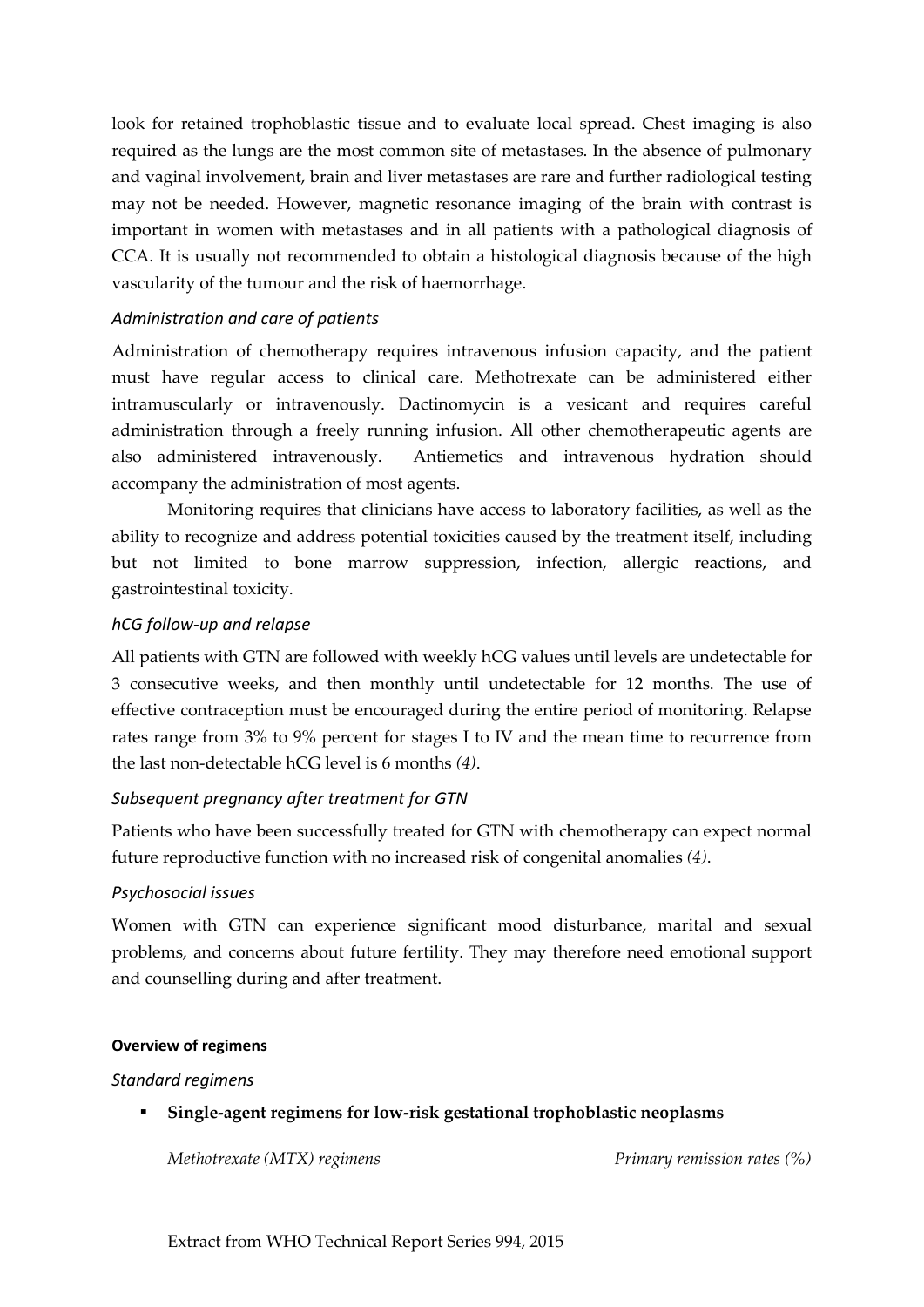| MTX: 0.4-0.5 mg/kg IV or IM daily for 5 days                                     | $87 - 93$ |
|----------------------------------------------------------------------------------|-----------|
| MTX: $30-50$ mg/m <sup>2</sup> IM weekly                                         | $49 - 74$ |
| MTX/calcium folinate                                                             | 74–90     |
| MTX 1 mg/kg IM or IV on days 1, 3, 5, 7                                          |           |
| Calcium folinate 15 mg orally on days 2, 4, 6, 8                                 |           |
| High-dose IV MTX/calcium folinate                                                | $69 - 90$ |
| $MTX$ 100 mg/m <sup>2</sup> IV bolus                                             |           |
| $MTX 200$ mg/m <sup>2</sup> 12-hour infusion                                     |           |
| Calcium folinate 15 mg every 12 hours in 4 doses IM or orally beginning 24 hours |           |
| after starting MTX                                                               |           |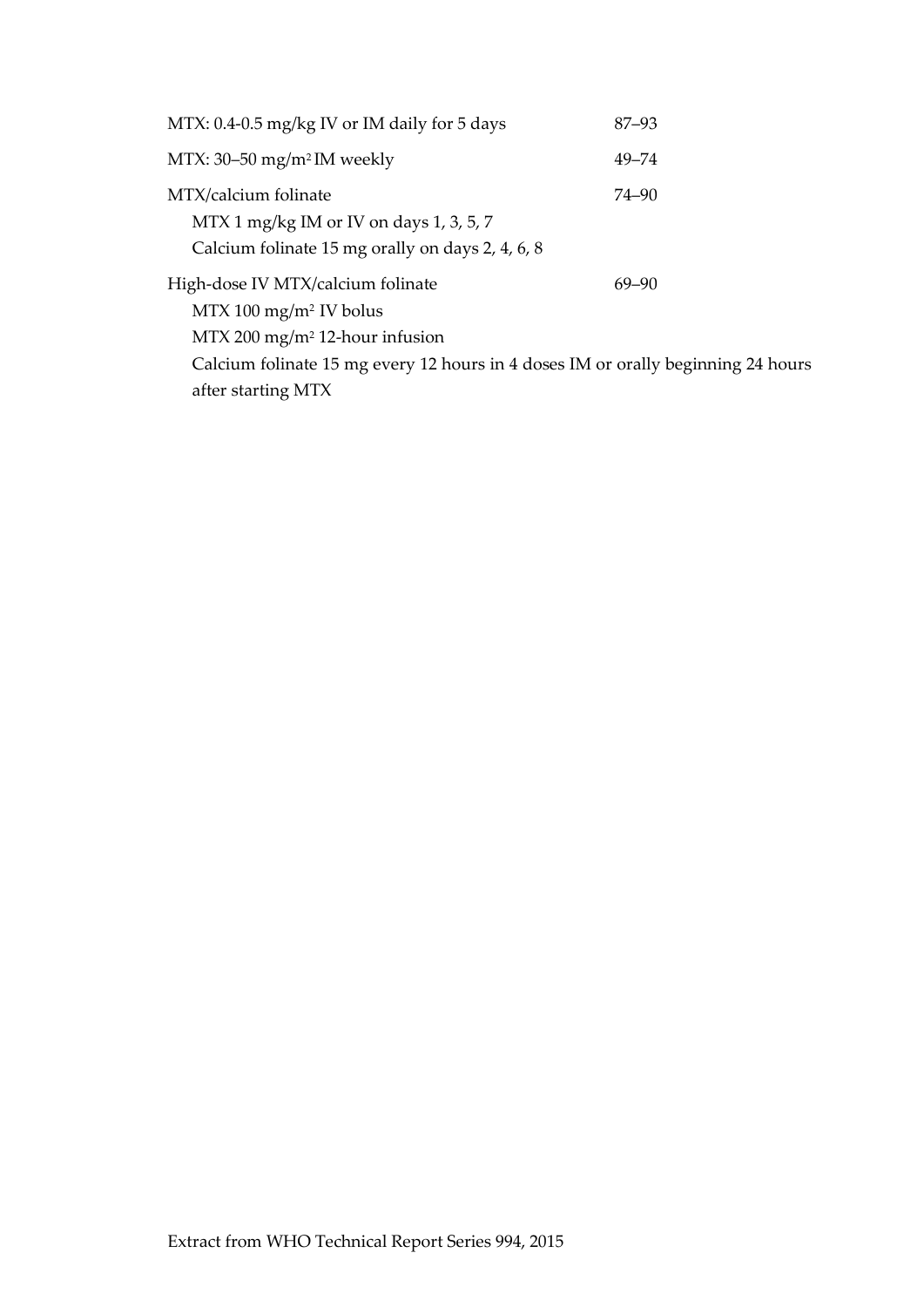| Dactinomycin regimens                                     | Primary remission rates $(\%)$ |
|-----------------------------------------------------------|--------------------------------|
| Dactinomycin 10–12 µg/kg IV push daily for 5 days         | 77–94                          |
| Dactinomycin 1.25 mg/m <sup>2</sup> IV push every 2 weeks | $69 - 90$                      |

# **EMA/CO regimen for resistant low-risk GTN or as primary therapy for high-risk GTN**

|   | Day Drug         | Dose                                                                            |
|---|------------------|---------------------------------------------------------------------------------|
| 1 | Etoposide        | 100 mg/m <sup>2</sup> by infusion in 200 ml normal saline over 30 min           |
|   | Dactinomycin     | $0.5$ mg IV push                                                                |
|   | <b>MTX</b>       | 100 mg/m <sup>2</sup> IV push; 200 mg/m <sup>2</sup> by infusion over 12 hours  |
| 2 | Etoposide        | 100 mg/m <sup>2</sup> by infusion in 200 ml normal saline over 30 min           |
|   | Dactinomycin     | $0.5$ mg IV push                                                                |
|   | Calcium folinate | 15 mg every 12 hours x 4 doses IM or orally beginning 24 hours                  |
|   |                  | after starting MTX                                                              |
| 8 |                  | Cyclophosphamide 600 mg/m <sup>2</sup> by infusion in normal saline over 30 min |
|   | Vincristine      | $1$ mg/m <sup>2</sup> IV                                                        |

# **Review of benefits and harms**

# *Benefits*

Women with GTN are classified as having low- or high-risk GTN using the FIGO scoring system. After undergoing dilatation and curettage of the womb, the absolute majority (>90%) of women with low-risk GTN are cured by treatment with chemotherapy. Methotrexate and dactinomycin are the two most commonly used drugs for first-line treatment of low-risk GTN. A Cochrane systematic review of five randomized controlled trials comparing single-agent chemotherapy with methotrexate and dactinomycin in women with low-risk GTN found that, overall, dactinomycin was associated with higher rates of primary cure than methotrexate (risk ratio RR 0.64; 95% CI: 0.54–0.76), while methotrexate was associated with significantly more treatment failure than dactinomycin (RR 3.81; 95% CI: 1.64–8.86) (moderate-quality evidence) *(6)*. If the first-line treatment fails to cure the disease or is associated with adverse events that require it be discontinued, a secondary treatment has to be used. If methotrexate is the first drug used, dactinomycin is usually the secondary treatment, and vice versa.

High-risk tumours are treated with combination chemotherapy (e.g. EMA/CO), with or without adjuvant radiotherapy and surgery. Various drug combinations may be used for high-risk tumours; however, no experimental studies comparing different chemotherapy regimens are available and the comparative efficacy and safety of these regimens is unknown. The EMA/CO regimen has been widely adopted because of its efficacy and easily manageable short-term toxicity. In cohort studies five-year overall survival has been reported to range from 75% to 90% *(7-9)*.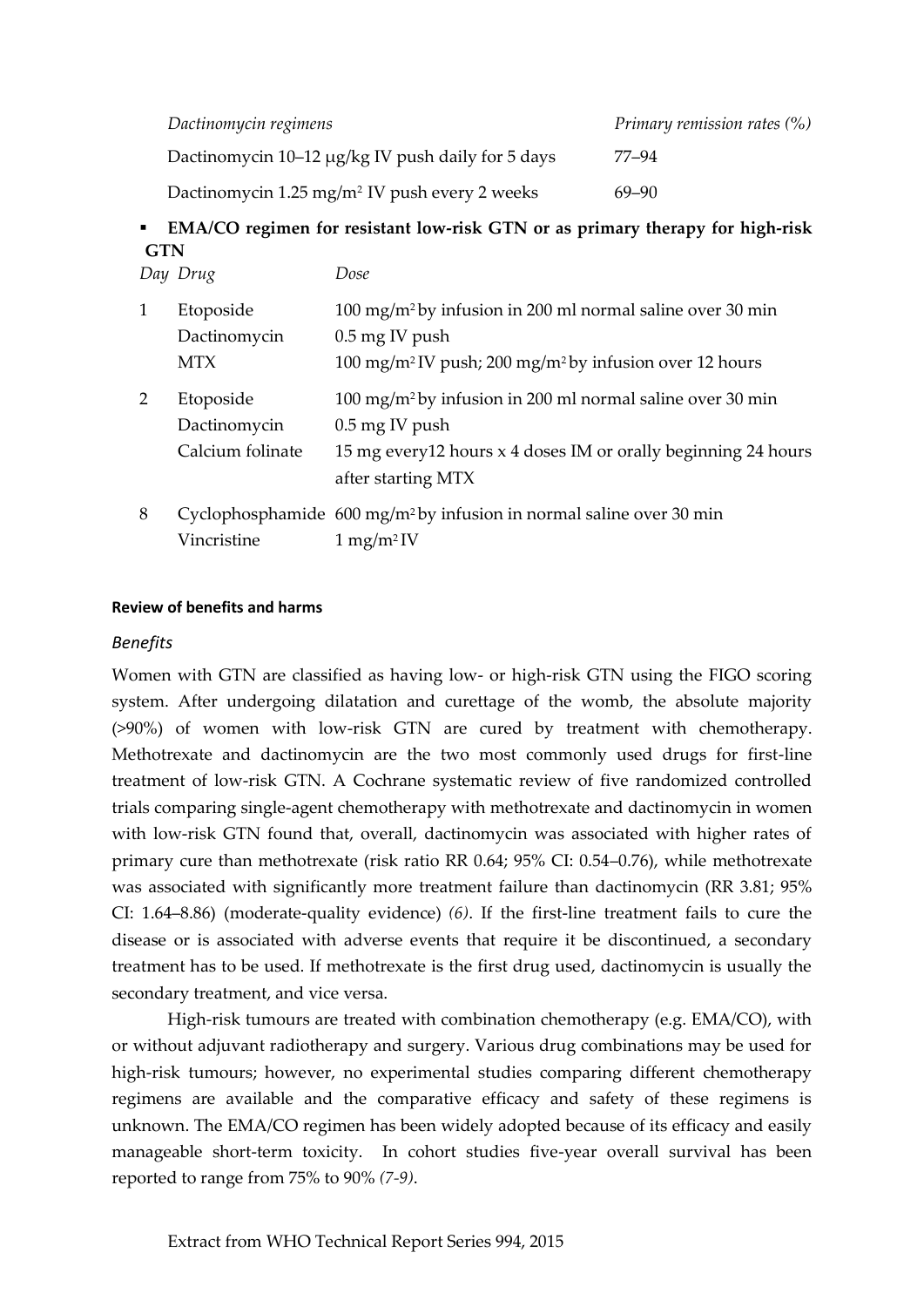#### *Harms and toxicity considerations*

#### **Common**

Chemotherapy regimens for GTN are associated with well-recognized toxicities including bone marrow suppression, increased risk of infection, hair loss, stomatitis, nausea and vomiting, neuropathy, and alterations in hepatic and renal function. Toxic side-effects are more likely to occur when chemotherapy agents are used in combination.

Specifically, dactinomycin is a highly emetogenic agent requiring prophylaxis with antiemetics to reduce the severity of nausea and vomiting. Patients treated with dactinomycin also commonly suffer reversible alopecia. Methotrexate regimens are associated with a higher incidence of diarrhoea and stomatitis *(10)*.

The EMA/CO regimen can cause predictable, and generally easily manageable, adverse effects including reversible alopecia and myelosuppression, occasionally with severe neutropenia and anaemia *(1, 10, 11)*.

### **Serious**

The use of etoposide in this patient population has also been associated with a small but increased risk of secondary cancers in <2% of patients, particularly leukaemia *(10, 12)*. The risk of etoposide-induced acute myeloid leukaemia is increased when the cumulative drug dose is high or when etoposide is used with concomitant radiotherapy or high-dose platinum agents *(13)*.

#### **Recommendations**

The Expert Committee acknowledged that gestational trophoblastic neoplasia is a rare, but highly curable, malignancy. On the basis of the evidence presented in the application, the Committee recommended endorsement of the following medicines for the treatment of GTN on the complementary list of the Model List of Essential Medicines: dactinomycin, methotrexate, calcium folinate, etoposide, cyclophosphamide and vincristine. However, the Committee noted that availability of dactinomycin is poor.

The Committee noted that the treatments are highly effective and the benefit is clinically obvious – high cure rates (greater than 90%) and preservation of fertility in the majority of patients.

1. Seckl MJ, Sebire NJ, Berkowitz RS. Gestational trophoblastic disease. Lancet. 2010;376(9742):717-29.

2. Sebire NJ, Seckl MJ. Gestational trophoblastic disease: current management of hydatidiform mole. BMJ. 2008;337:a1193.

3. Berkowitz RS, Goldstein DP. Current management of gestational trophoblastic diseases. Gynecol Oncol. 2009;112(3):654-62.